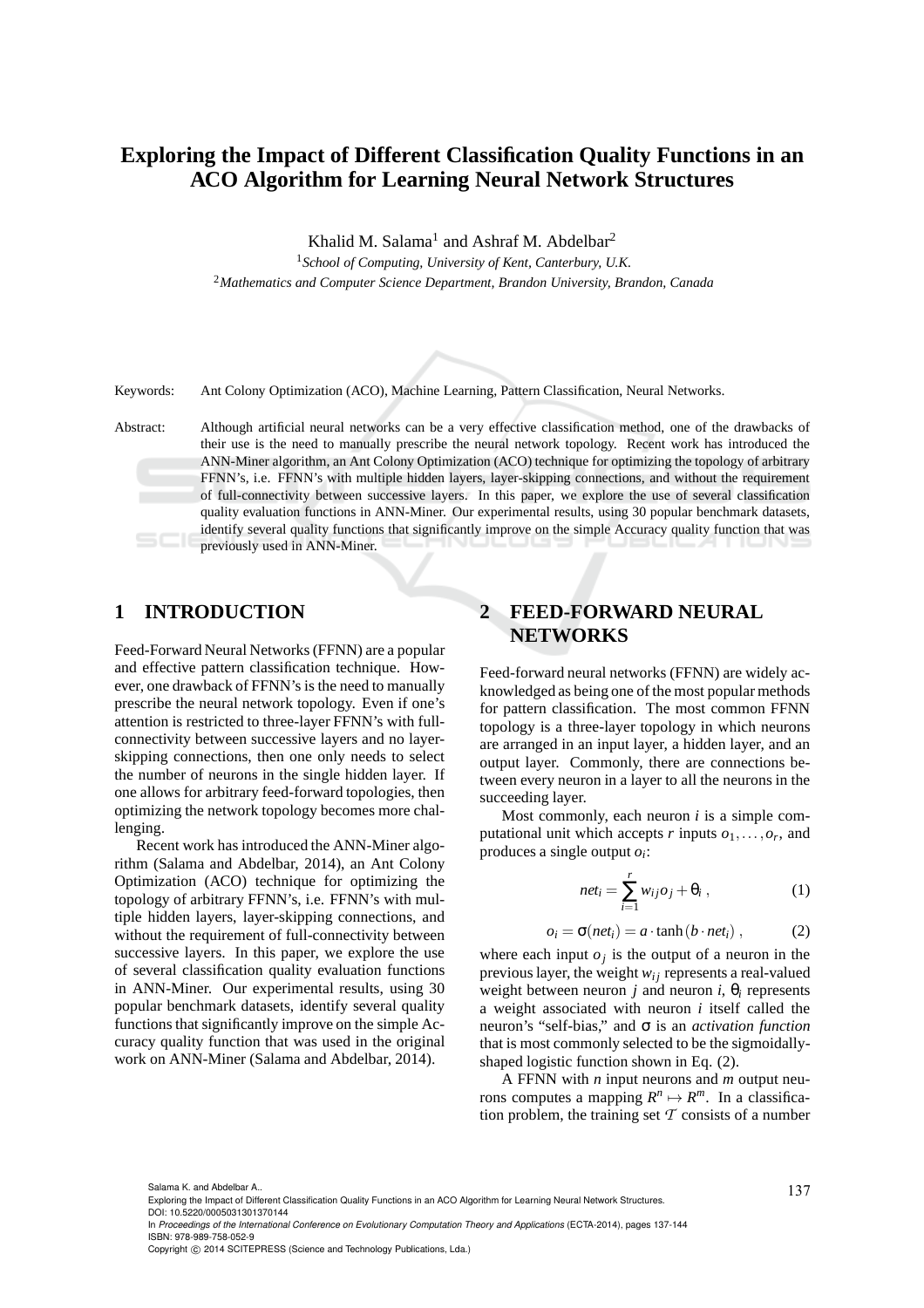of labelled patterns. Each training pattern *x* is an *n*dimensional input vector of real values, and the label is an *m*-dimensional output vector *y*. The *k*-th element in  $y$  that represents the class of pattern  $x$  is set to 1, while the other  $(m-1)$  elements in *y* are set to 0. The aim is to train a FFNN, given the training set  $\mathcal{T}$ , to be able to correctly classify (predict the label of) a new unlabelled pattern. For that, each training pattern  $\dot{x}$  is, in turn, applied to the input layer of the network, the signal is allowed to propagate through the network, and the output of the network, denoted y', is compared to the desired output *y* to determine the error of the network for that pattern, denoted *Ex*. A common error function is the simple Sum of Squared Error (SSE) function, defined as:

$$
E_x = \frac{1}{2} \sum_{i=1}^{m} (y - y')^2 , \qquad (3)
$$

where the total error is simply:  $E = \sum_{x} E_x$ .

Perhaps the most popular neural network training algorithm is the gradient descent based Backward Error Propagation (BP) algorithm which is based on repeatedly applying the training set to the network (each full pass through the training set is called an *epoch*), computing the error  $E$ , and then modifying each element of the weight vector according to:  $\Delta w_i = -\eta \frac{\partial E}{\partial w_i}$ , where  $\eta$  is the learning rate parameter. Commonly, FFNN applications use a simple three-layer network topology, with full connectivity between layers.

### **3 ANT COLONY OPTIMIZATION**

Swarm intelligence is a branch of soft computing in which a wide variety of biological collective behaviours are applied to solve optimization problems. Ant Colony Optimization (ACO) was defined as a meta-heuristic for combinatorial optimization problems (Dorigo and Stützle, 2004), inspired by the behaviour of natural ant colonies. The basic principle of ACO is that a population of artificial ants cooperate to find the best path in a graph, analogously to the way that natural ants cooperate to find the shortest path between two points like their nest and a food source.

In ACO, each artificial ant constructs a candidate solution to the target problem, represented by a combination of solution components in the search space. Ants cooperate via indirect communication, by depositing pheromone on the selected solution components for a candidate solution. The amount of pheromone deposited is proportional to the quality of that solution, which influences the probability with which other ants will use that solution's components when constructing their solution. This contributes to

the global search aspect of ACO algorithms. The population of ants searches for the best solution in parallel, thus exploring possibly different regions of the search space at each iteration of the algorithm. This increases the chances of finding a near-optimal solution in the search space.

ACO has been successful in tackling the classification problem of data mining. A number of ACO-based algorithms have been introduced in the literature with different classification learning approaches. Ant-Miner (Parpinelli et al., 2002) is the first ant-based classification algorithm, which discovers a list of classification rules in the form of IF-Conditions-Then-Class. The algorithm has been followed by several extensions in (Parpinelli et al., 2002; Salama et al., 2011; Salama et al., 2013; Otero et al., 2009; Otero et al., 2013).

ACDT (Boryczka and Kozak, 2010; Boryczka and Kozak, 2011) and Ant-Tree-Miner (Otero et al., 2012) are two different ACO-based algorithms for inducing decision trees for classification. Salama and Freitas (2013a; 2013b) have recently employed ACO to learn various types of Bayesian network classifiers.

As for learning neural networks, the ACO metaheuristic was utilized in two works. Liu et al. (2006) proposed ACO-PB, a hybrid of the ant colony and back-propagation algorithms to optimize the network weights. It adopts ACO to search the optimal combination of weights in the solution space, and then uses the BP algorithm to further fine-tune the ACO solution. Blum and Socha applied  $ACO_{\mathbb{R}}$ , an ant colony optimization algorithm for continuous optimization (Socha and Dorigo, 2008; Liao et al., 2014), to train feed-forward neural networks (Socha and Blum, 2007).

### **4 THE ANN-Miner ALGORITHM**

As discussed previously, the three-layer fullyconnected FFNN topology is the most commonly used FFNN topology. ANN-Miner (Salama and Abdelbar, 2014), a recently proposed ACO algorithm for learning FFNN topologies, allows connections to be generated between hidden neurons and other hidden neurons — under the restriction that the topology remains acyclic — as well as direct connections between input neurons and output neurons. This allows producing networks with a variable number of layers, as well as arbitrary connections that skip over layers.

As for the problem at hand, a candidate solution is a network topology, and the solution components are the possible connections (between input and hidden neurons, between hidden and output neurons, be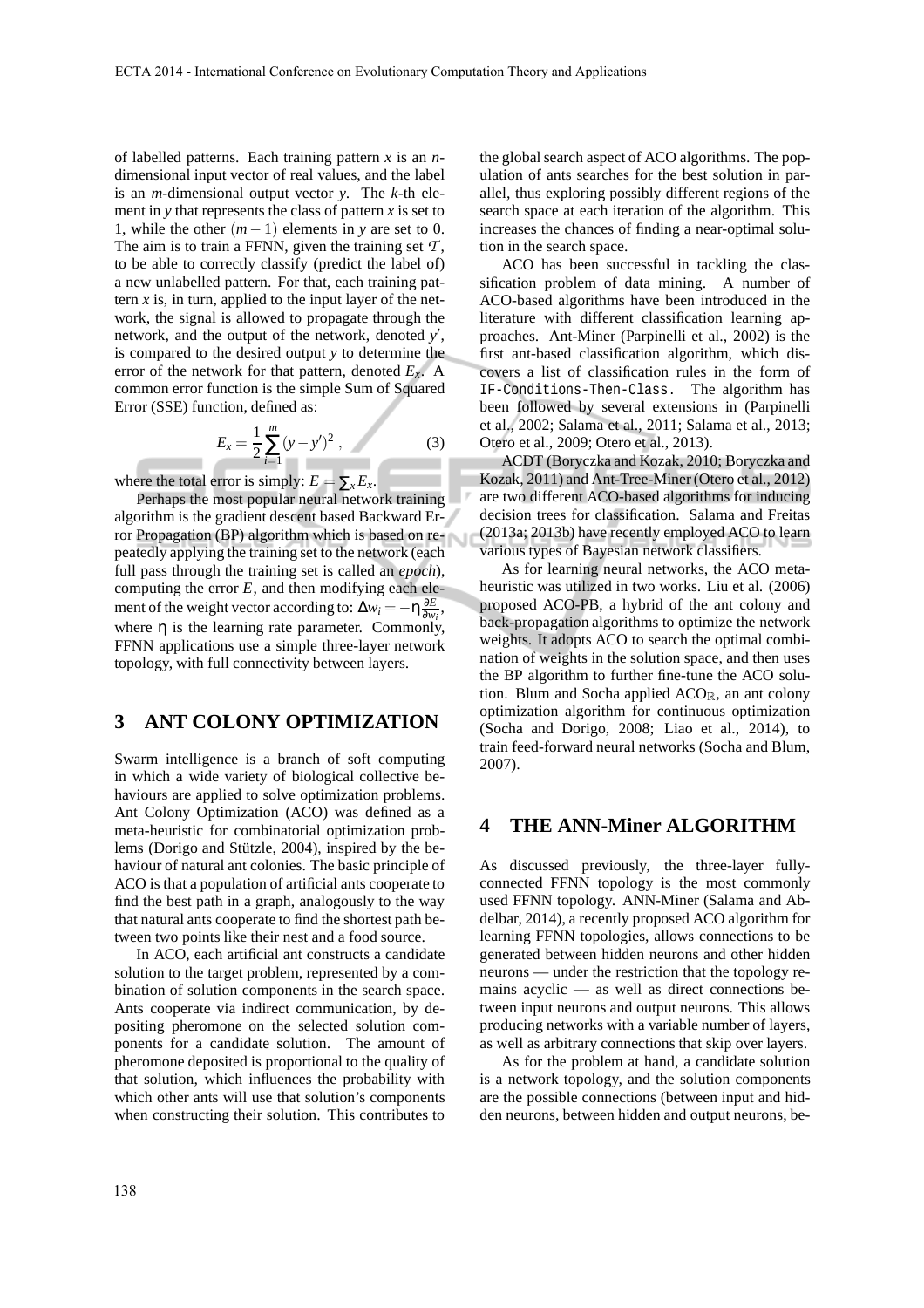tween input and output neurons, and connections between different hidden neurons). Each potential connection  $c = i \rightarrow j$ , connecting between neurons *i* and *j*, has two solution components in the construction graph:  $D_c^{true}$ , representing the decision to include connection  $i \rightarrow j$  in the current candidate topology being constructed by the ant, and  $D_c^{false}$ , representing the decision not to include the connection. Therefore, the construction graph can be represented as a two-dimensional  $2 \times |C|$  array, where 2 refers to the Boolean solution components, and *C* is the set of the available connections.

The number of input neurons and output neurons depends on the dataset and the representation that is used for the attributes of the dataset, while the total number of hidden neurons is an external user-supplied parameter. Suppose the total number of neurons is *N*, with  $N_i$  input neurons,  $N_o$  output neurons, and  $N_h$  potential hidden neurons.  $N_i \times N_h$ ,  $N_h \times N_o$  and  $N_i \times N_o$ are the number of available connections between input and hidden neurons, hidden and output neurons, and input and output neurons, respectively, in the total available number of connections|*C*|. This means that, for instance, an ant can select (or unselect) a connection between any input neuron and any hidden neuron. The same applies for the two other connection types.

However, the available connections between the hidden neurons  $N_h$  are defined as follows. In order to ensure that the topology is acyclic, we impose the restriction that  $i \rightarrow j$  is not available if  $i \geq j$ . In other words, each hidden neuron has a numeric index, and we only allow connections from a given hidden neuron  $n_i$  to a higher-numbered neuron  $n_j$ . It is wellknown that any directed acyclic graph is isomorphic to a graph where the nodes are lexicographically ordered and for all arcs  $(u, v)$  in the graph  $u$  precedes  $v$ in the lexicographic order. Hence, the number of the available connection between the *N<sup>h</sup>* hidden neurons is:  $(N_h - 1) + (N_h - 2) + ... + 1 + 0 = N_h(N_h - 1)/2$ .

The overall process of ANN-Miner is illustrated in Algorithm 1. In the initialization step of ANN-Miner (line 3), the amount of pheromone assigned to each solution component  $D_c^a$  – where *a* can be true or false – in the construction graph is initialized with the value 0.5. Hence, for each connection  $c$ , the probability of including  $i \rightarrow j$  (i.e. selecting  $D_c^{true}$ ) in the topology equals the probability of not including  $i \rightarrow j$  (i.e. selecting  $D_c^{false}$ ).

In the inner **for-loop** (lines 6-12), each *ant<sup>i</sup>* in the colony creates a candidate solution *NN<sup>i</sup>* , i.e. a complete neural network (line 7). Then the quality of the constructed solution is evaluated (line 8). The best solution *NNtbest* produced in the colony is selected to update the pheromone trail according to the quality

#### **Algorithm 1:** Pseudo-code of ANN-Miner.

|     | $1:$ Begin                                              |
|-----|---------------------------------------------------------|
|     | 2: $NN_{bsf} = \phi$ ; $t = 1$ ;                        |
|     | 3: InitializePheromone();                               |
| 4:  | repeat                                                  |
| 5:  | $NN_{thest} = \phi$ ; $Q_{thest} = 0$ ;                 |
| 6:  | for $i = 1 \rightarrow$ colony size do                  |
| 7:  | $NN_i = ant_i.CreateSolution$ ;                         |
| 8:  | $Q(NN_i) = EvaluateQuality(NN_i, T_v);$                 |
| 9:  | if $Q(NN_i) > Q(NN_{thest})$ then                       |
| 10: | $NN_{thest} = NN_i$ :                                   |
| 11: | end if                                                  |
| 12: | end for                                                 |
| 13: | $U$ pdatePheromone();                                   |
| 14: | if $Q(NN_{tbest}) > Q(NN_{bsf})$ then                   |
| 15: | $NN_{bsf} = NN_{tbest}$ ;                               |
| 16: | end if                                                  |
| 17: | $t = t + 1$ :                                           |
|     | 18: <b>until</b> $t = max\_iterations or Convergence$ ; |
|     | 19: $NN_{final} = PostProcessing(NN_{bsf});$            |
|     | 20: <b>return</b> $NN_{final}$ ;                        |
| 21: | End                                                     |

of its solution *Q*(*NNtbest*). After that, the algorithm compares the iteration-best solution *NNtbest* with the best-so-far solution  $NN_{bsf}$  (the **if** statement in lines 14-16) to keep track of the best solution found so far during the algorithm execution.

After the outer **repeat-until** loop terminates (lines 4-18), the best-so-far neural network undergoes a post-processing step to produce the final neural network *NN*<sub>final</sub> to be returned by the algorithm. Basically, the algorithm learns the final weights of the connections in the neural network  $NN_{bsf}$  — which represents the best topology found during the ACO search process. The standard BP procedure, described in Section 2, is used to train *NNbs f* and learn its final weights. The only difference is that, instead of having BP work on the conventional three-layer fullyconnected network topology, it works on the arbitrary topologies constructed by ANN-Miner.

The process of an ant creating a new candidate solution (neural network) is described in Algorithm 2. The procedure starts with an empty (edge-less) neural network (line 2) to be constructed throughout the procedure. In addition, an empty array *SLN*, which represents the ant trail in the construction graph and its selected solution components, is initialized. This data structure is necessary for the pheromone update procedure, as described later. For each connection *c* in the available set of connections *C*, the ant selects  $D_c^a$  to decide whether to include this connection in the candidate network *NN* or not (line 4) — by either se-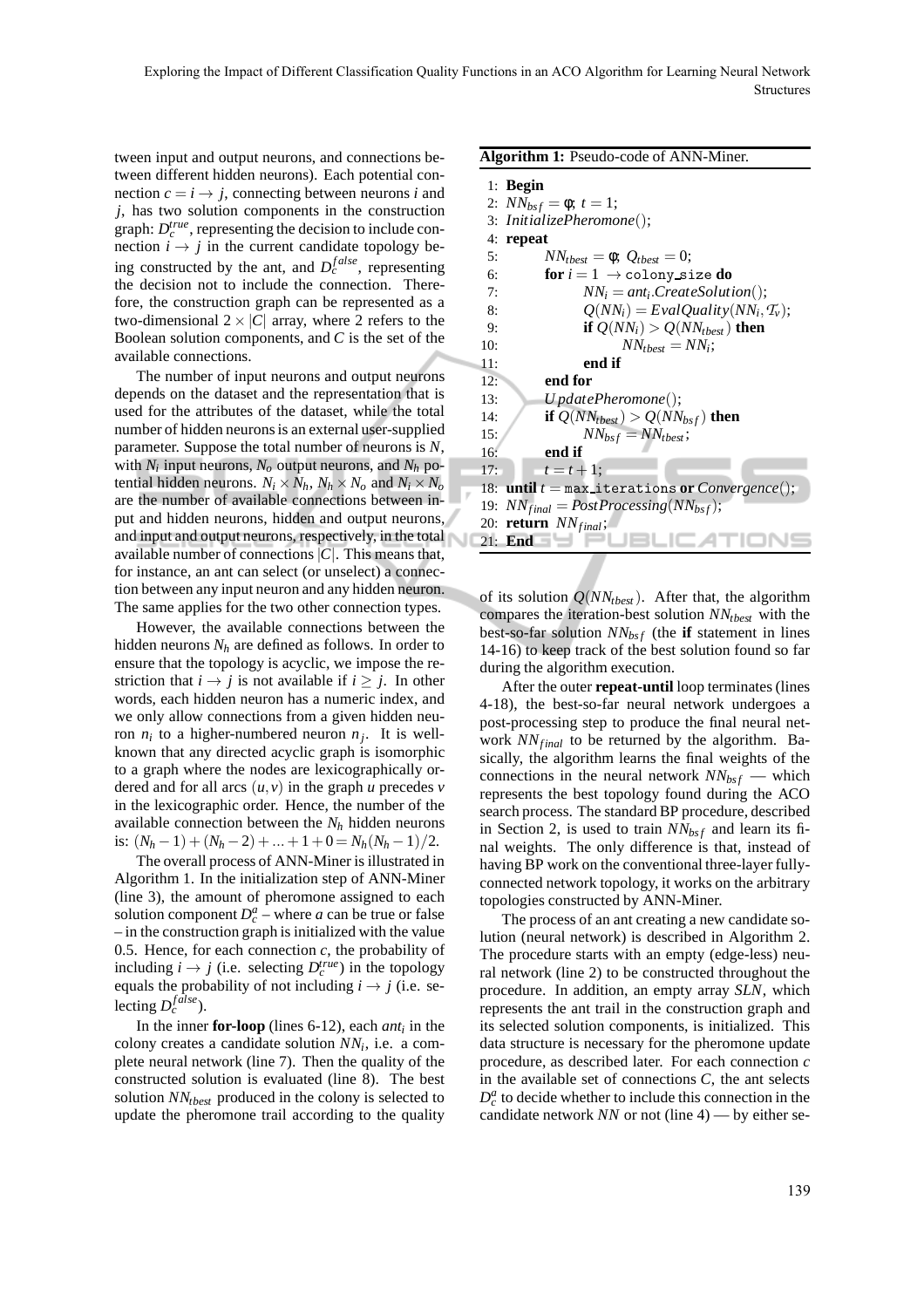lecting solution component  $D_c^{true}$  or  $D_c^{false}$ . The selection of the solution component at each step is based on the following probabilistic state transition formula

$$
p(D_c^a) = \frac{\tau(D_c^a)}{\tau(D_c^{true}) + \tau(D_c^{false})},
$$
\n(4)

where  $p(D_c^a)$  is the probability of selecting decision  $D^a$  for connection *c*, and  $\tau(D_c^a)$  is the current amount of pheromone associated with  $D_c^a$ . Every selected solution component  $D_c^a$  (where  $a = true$  or  $a = false$ ) is added to the data structure *SLN* (line 5). However, only if  $D_c^a = D_c^{true}$ , that is, the ant selected the decision to include connection  $c$  in the topology, the corresponding connection  $(i \rightarrow j)_c$  is appended to the candidate network *NN* (the **if** statement in lines 6- 8). After the ant visits all the available connections in the construction graph and performs the includeor-not decision, the network topology of *NN* is now complete.

**Algorithm 2:** Pseudo-code of solution creation.

1: **Begin** CreateSolution() 2:  $NN \leftarrow \phi$ ;  $SLN \leftarrow \phi$ ; 3: **for**  $c = 1 \rightarrow |C|$  **do** 4:  $D_c^a = SelectDecisionComponent();$ 5:  $SLN = SLN \cup D_c;$ 6: **if**  $D_c^a = D_c^{true}$  then 7:  $NN = NN \cup (i \rightarrow j)_c$ ; 8: **end if** 9: **end for** 10: *InitNetwork*(*NN*,*NNbs f*); 11: *TrainNeuralNetwork*(*NN*,*Tl*); 12: **return** *NN*; 13: **End**

The weights of the neural network *NN* are then initialized (line 10) as follows. For each connection  $i \rightarrow j$  in the topology of the *NN* network, if the connection  $i \rightarrow j$  is also present in the topology of  $NN_{bsf}$ — the best trained neural network encountered so far — then the weight  $w_{ji}$  associated with the connection  $i \rightarrow j$  is initialized with the value that it has in the trained network  $NN_{bsf}$ . On the other hand, if the connection  $i \rightarrow j$  is not present in  $N_{bsf}$ , then the weight *wji* is randomly initialized.

The idea here is to start the training of each newly-created topology by building on the weights of the best network we have generated so far *NNbs f* . If the new network, after training, performs better than  $NN_{bsf}$ , it will replace  $NN_{bsf}$  and its connection weights will be used as initial values for performing BP on subsequent networks. Of course, some connections in *NN* may not exist in  $NN_{bsf}$ , in which case, they are randomly initialized, as mentioned above. Further, some connections in  $NN_{bsf}$  may not exist in *NN*. Such a diversion in the topologies maintains the exploration aspect of the algorithm, while the exploitation aspect is realized by building on the best weights learned in previous iterations.

After *NN* is initialized, it is trained (line 11) using the BP procedure, with a relatively large learning rate and a small number of epochs (see Table 1 for parameter settings). These are intended as "quick and dirty" parameter settings meant to allow us to obtain a complete neural network and evaluate its pattern classification quality. The classification quality evaluation is discussed in the next section.

# **5 EXPLORING DIFFERENT QUALITY FUNCTIONS**

A key objective of a classification algorithm is to learn models with good generalization, that is, models that are able to accurately predict the class labels of *new* unknown patterns. Overfitting occurs when the induced model reflects good classification performance (fit) on the training (in-sample) data used in the learning process, yet shows bad predictive performance (generalization) involving new/testing data.

Therefore, we split the training set  $\mathcal T$  at the beginning of the algorithm into two mutually exclusive parts: 1) the learning set  $T_l$ , which contains 80% of the training set and is used to learn the neural network topology and weights (line 11, Algorithm 2); and 2) the validation set  $\mathcal{T}_{\nu}$ , which contains 20% of the training set and is used to evaluate the quality of the model (line 8, Algorithm 1).

In this paper, we investigate several quality evaluation functions to be used in line 8 of Algorithm 1. First, let us establish some notation. Let *m* denote the number of classes,  $\hat{c}$  denote the true (correct) class for a given pattern *x* (the element in the label vector *y* where the value=1), and  $c$  denote the class that is predicted by the neural network *NN*. We will assume that the output of the network is an *m*-dimensional vector  $y' = o_1, o_2, \ldots, o_m$  of real values. The output vector of *NN* can be transformed into a vector *p* of class probability scores through a simple normalization:

$$
p_k = o_k / \sum_{j=1}^m o_j.
$$
 (5)

Hence, the predicted class *c* will be the label *k* of the output of the *NN* with the highest probability score  $p_k$ . We will use the notation  $f(NN|x)$  to refer to the value of the classification measure *f* on *NN* given pattern *x*, and  $Q_f(NN|\mathcal{T}_v)$  as the quality of *NN*, using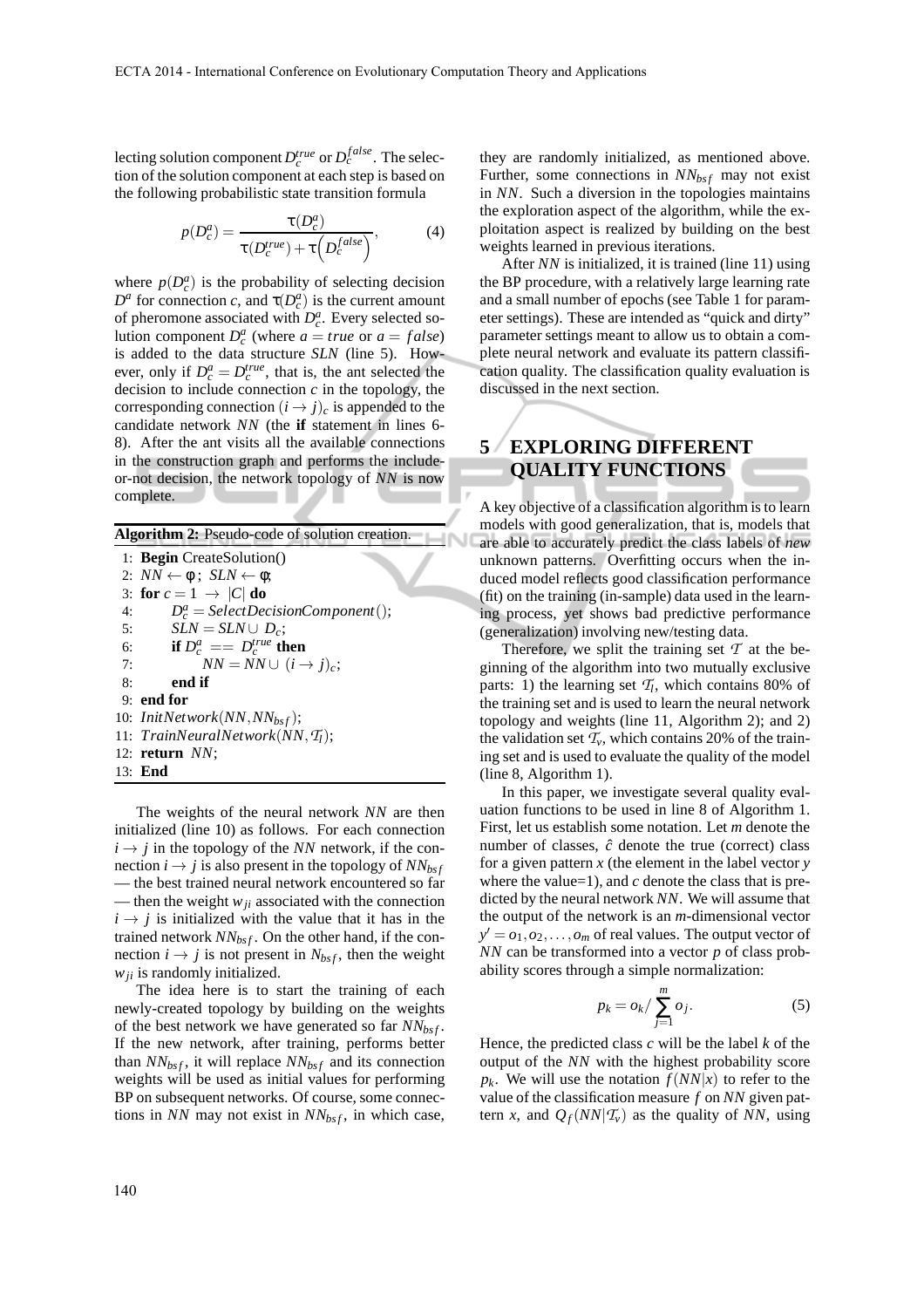classification measure *f*, on the full validation set  $\mathcal{T}_{v}$ . Note that  $Q_f(NN|\mathcal{T}_v)$  is the actual pheromone amount to be deposited in the pheromone update step (line 13, Algorithm 1); the higher the value of  $Q_f(NN|\mathcal{T}_v)$ , the better the quality of *NN*. Recall that the amount of pheromone deposited is proportional to  $Q(NN_{tbest})$ , as follows:

$$
\tau(D_c^a) = \tau(D_c^a) + [\tau(D_c^a) \times Q(NN_{best})] \quad \forall D_c^a \in |SLN_{best}|.
$$
\n(6)

Note that, for quality function  $f$ , if  $Q_f$  is computed to be less than zero, it is adjusted to zero, in order not to allow negative pheromone values.

**Example 1** — suppose we have a pattern *x* where  $m = 3$  and  $\hat{c} = 1$ . Consider three candidate NNs with the following probability score vectors given pattern *x*:  $NN_1(x) = (0.9, 0.1, 0), NN_2(x) = (0.6, 0.4, 0)$  and  $NN_3(x) = (0.6, 0.2, 0.2)$ . This example will be used in the following subsections.

#### **5.1 Accuracy**

A simple, and perhaps the most widely used, classification measure is accuracy. This is the quality measure that was used in previous work on ANN-Miner (Salama and Abdelbar, 2014). For a given pattern *x*,

$$
Acc(NN|x) = \begin{cases} 1 & \text{if } \hat{c} = c, \\ 0 & \text{if } \hat{c} \neq c. \end{cases}
$$
 (7)

For an entire validation set *Tv*,

$$
Q_{Acc}(NN|\mathcal{T}_v) = \frac{1}{|\mathcal{T}_v|} \sum_{x \in \mathcal{T}_v} Acc(NN|x). \tag{8}
$$

The deficiency of the accuracy measure is that, in the three NNs of Example 1,  $Acc(x)$  will be equal to 1 for all three probability vectors. However, it is obvious that *NN*<sup>1</sup> should receive a better quality preference than *NN*<sup>2</sup> and *NN*3, since it produces a higher probability for the true class.

#### **5.2 Class Probability Error**

An alternative to the accuracy measure is the true Class Probability Error (*CPE*) measure. For a given pattern *x*,

$$
CPE(NN|x) = 1 - p_{\hat{c}}.\t\t(9)
$$

Let us again consider Example 1. Here,  $CPE(NN_1|x) = 0.1$ , while  $CPE(NN_2|x) =$  $CPE(NN_3|x) = 0.4$ . In this case, *CPE* prefers *NN*<sup>1</sup> over *NN*<sup>2</sup> and *NN*3, but does not differentiate between *NN*<sup>2</sup> and *NN*3.

For an entire validation set  $\mathcal{T}_{v}$ ,

$$
Q_{CPE}(NN|\mathcal{T}_v) = 1 - \frac{1}{|\mathcal{T}_v|} \sum_{x \in \mathcal{T}_v} CPE(NN|x). \tag{10}
$$

#### **5.3 Variations of the** *CPE* **Measure**

We consider two variations of *CPE* that differ primarily in their handling of outlier patterns. First, *CPE<sup>k</sup>* is defined as follows. For a single pattern *x*,

$$
CPEk(NN|x) = (1 - p\hat{c)k.
$$
 (11)

In this paper, we focus on the case where  $k = 2$ . Suppose we have a dataset  $T_1$  consisting of three patterns with individual pattern error values of: 0.1, 0.2, 0.3, and another dataset  $\mathcal{T}_2$  with pattern error values of: 0.1, 0.15, 0.35. Under *CPE*, these two datasets would have equal error values. But, under *CPE*<sup>2</sup> , the second dataset would have a higher error value (0.155 versus  $0.14$ ). Thus,  $CPE<sup>2</sup>$  is less tolerant of outliers than *CPE*; a small number of outlier patterns can dominate the *CPE*<sup>2</sup> function much more easily than the *CPE* function.

Another variation of *CPE* is *CPE<sup>m</sup>* which is even more tolerant of outliers than *CPE*. For a single pattern *x*,  $CPE_m(NN|x) = CPE(NN|x)$ . However, for an entire validation set: **NEXTIONS** 

$$
Q_{CPE_m}(NN|\mathcal{T}_v) = 1 - \text{median}\{CPE(x) : x \in \mathcal{T}_v\}.
$$
\n(12)

For the two dataset scenarios described above,  $T_1$ (with pattern errors 0.1, 0.2, 0.3) would have a smaller error value under  $Q_{CPE_m}$  than  $T_2$  (with pattern errors 0.1, 0.15, 0.35), because  $Q_{CPE_m}$  would simply compare 0.2 to 0.15.

#### **5.4 Quadratic Loss Function**

The Quadratic Loss Function is another widely used error measure. For a given pattern *x*:

$$
QLF(NN|x) = (1 - p_{\hat{c}})^2 + \sum_{k:k \neq \hat{c}}^{m} (p_k)^2.
$$
 (13)

In Example 1, the three probability vectors would have *QLF* values of: 0.02, 0.32, and 0.24. Thus, the *QLF* error measure would prefer *NN*1, followed by *NN*3, followed by *NN*2. Thus, not only does *QLF* favour the models that produce a higher probability for the true class, but it also favours the models that produce the lowest probabilities for the other classes.

Note that, for a two-class problem (i.e.  $m = 2$ ),

$$
QLF(NN|x) \equiv 2 \cdot CPE^2(NN|x) . \tag{14}
$$

For an entire validation set  $\mathcal{T}_{v}$ ,

$$
Q_{QLF}(NN|\mathcal{T}_v) = 1 - \frac{1}{|\mathcal{T}_v|} \sum_{x \in \mathcal{T}_v} QLF(NN|x). \quad (15)
$$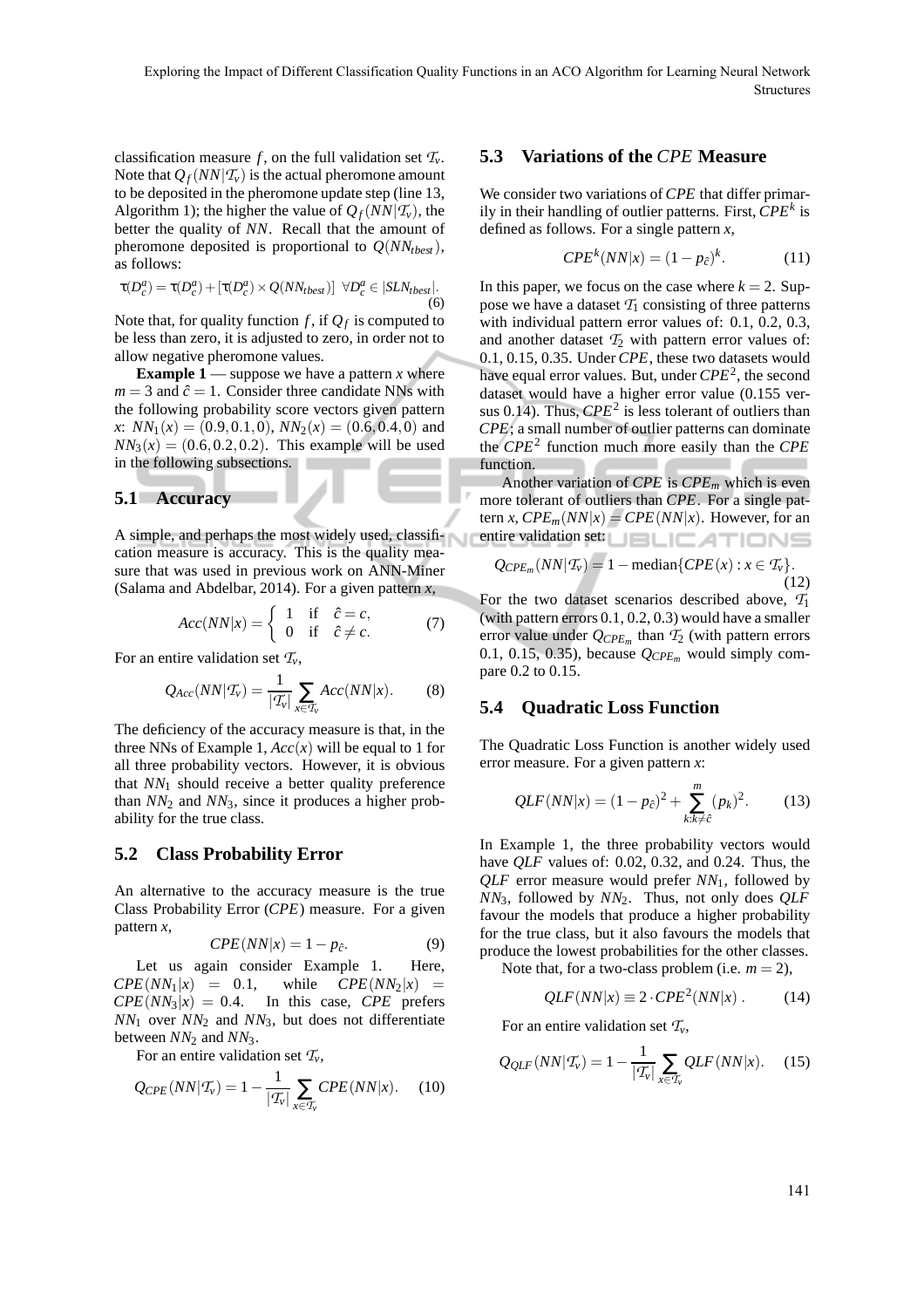#### **5.5 Cross Entropy**

For a given pattern *x*, the cross entropy*CE* measure is defined as:

$$
CE(NN|x) = -\sum_{k=1}^{m} y_i \ln p_i , \qquad (16)
$$

where *y* is the target vector. Since  $y_{\hat{c}} = 1$  and  $y_k = 0$ for all  $k \neq \hat{c}$ , Eq. (16) reduces to:

$$
CE(NN|x) = -\ln p_{\hat{c}}.
$$
 (17)

Thus, *CE* is somewhat similar to *CPE*: both are monotonically decreasing functions of  $p_{\hat{c}}$ . They differ only in their respective response curves as  $p_{\hat{c}}$  varies from 0 to 1.

For an entire validation set  $T_v$ ,

$$
Q_{CE}(NN|\mathcal{T}_v) = 1 - \frac{1}{|\mathcal{T}_v|} \sum_{x \in \mathcal{T}_v} CE(NN|x). \tag{18}
$$

### **5.6 Bayesian Information Reward**

For a given pattern  $x$ , we use a variation of Bayesian Information Reward *BIR*, defined as:

$$
BIR(NN|x) = \frac{1}{m} \sum_{c=1}^{m} IR_c(NN|x)
$$
(19)  

$$
IR_c(NN|x) = \begin{cases} 1 - \frac{\log(p_c)}{\log(p_c')} & \text{if } c = \hat{c} \text{ (reward)},\\ \frac{\log(1-p_c)}{\log(1-p_c')} & \text{if } c \neq \hat{c} \text{ (penalty)}. \end{cases}
$$
(20)

where  $p'_c$  represents the prior probability of class  $c$ , which is the ratio of the number of patterns in the learning set with class label *c* to the total number of patterns in the learning set, and *m* is the total number of the classes. Note that the first branch in the conditional Equation (24) is the reward value, where the predicted class *c* is the same as the true (correct) class  $\hat{c}$ , while the second branch is the penalty value, where the predicted  $c$  is not the same as the true class  $\hat{c}$ .

Not only does the Bayesian Information Reward measure respect the probability of the true class  $p_{\hat{c}}$ , it also respects the prior probability  $p'_c$  of the predicted class in the dataset. This makes BIR more robust to class imbalance situations, where one (or more) class values have high occurrence in a given dataset compared to the other values. That is, the lower the frequency of the correctly predicted class in the dataset, the higher the reward. Similarly, the higher the frequency of the misclassified class in the dataset, the higher the penalty.

For an entire validation set  $T_v$ ,

$$
Q_{BIR}(NN|\mathcal{T}_v) = \frac{1}{|\mathcal{T}_v|} \sum_{x \in \mathcal{T}_v} \left[ \phi_1 + BIR(NN|x) / \phi_2 \right].
$$
\n(21)

Table 1: Parameter settings used in experiments.

| No. | Parameter            | Value |
|-----|----------------------|-------|
| 1   | max_iterations       | 1000  |
| 2   | colony_size          | 10    |
| 3   | conv iterations      | 10    |
| 4   | Ant BP Learning Rate | 0.05  |
| 5   | Ant BP Epochs        | 10    |
| 6   | 3L-BP Learning Rate  | 0.01  |
|     | 3L-BP Epochs         | 1000  |

The parameters  $\phi_1$  and  $\phi_2$  are used to adjust the actual amount of pheromone to be deposited. The first parameter makes sure that the *QBIR* value is greater than 0, while the second parameter scales the *QBIR* value. In our experiments, we set  $\phi_1 = \phi_2 = 50/m$ .

# **6 COMPUTATIONAL RESULTS**

The experiments were carried out using the wellknown *stratified* 10-times 10-fold cross-validation procedure, which works as follows. First, the target dataset is divided into 10 mutually exclusive partitions (or folds), with approximately the same number of patterns in each partition. Then, for each of the 7 different quality measures used for candidate-solution evaluation and pheromone updating in this work, a version of ANN-Miner using that measure is run 10 times, where each time a different partition is used as the test set and the other 9 partitions are merged and used as the training set  $\mathcal T$  for the algorithm. Note that *T* is itself further divided during algorithm execution into  $T_l$  and  $T_v$  as discussed in Section 5.

The predictive performance associated with each quality measure is computed as the average value of the accuracy on the test set across the 10 runs. In addition, we ran ANN-Miner with each of the 7 quality measures 10 times – using a different random seed to initialize the search each time – for each cross-validation fold. Thus, the accuracy associated with each quality measure is actually averaged over 100 values (10 cross-validation folds times 10 runs per fold). We also report the results for the standard three-layer fully-connected Neural Network with Back-Propagation (3L-BP) as a baseline.

The performance of classification quality measures was evaluated using 30 public-domain datasets from the well-known University of California at Irvine (UCI) dataset repository. The parameter settings of ANN-Miner used are shown in Table 1. The number of the hidden neurons is set equal to the num-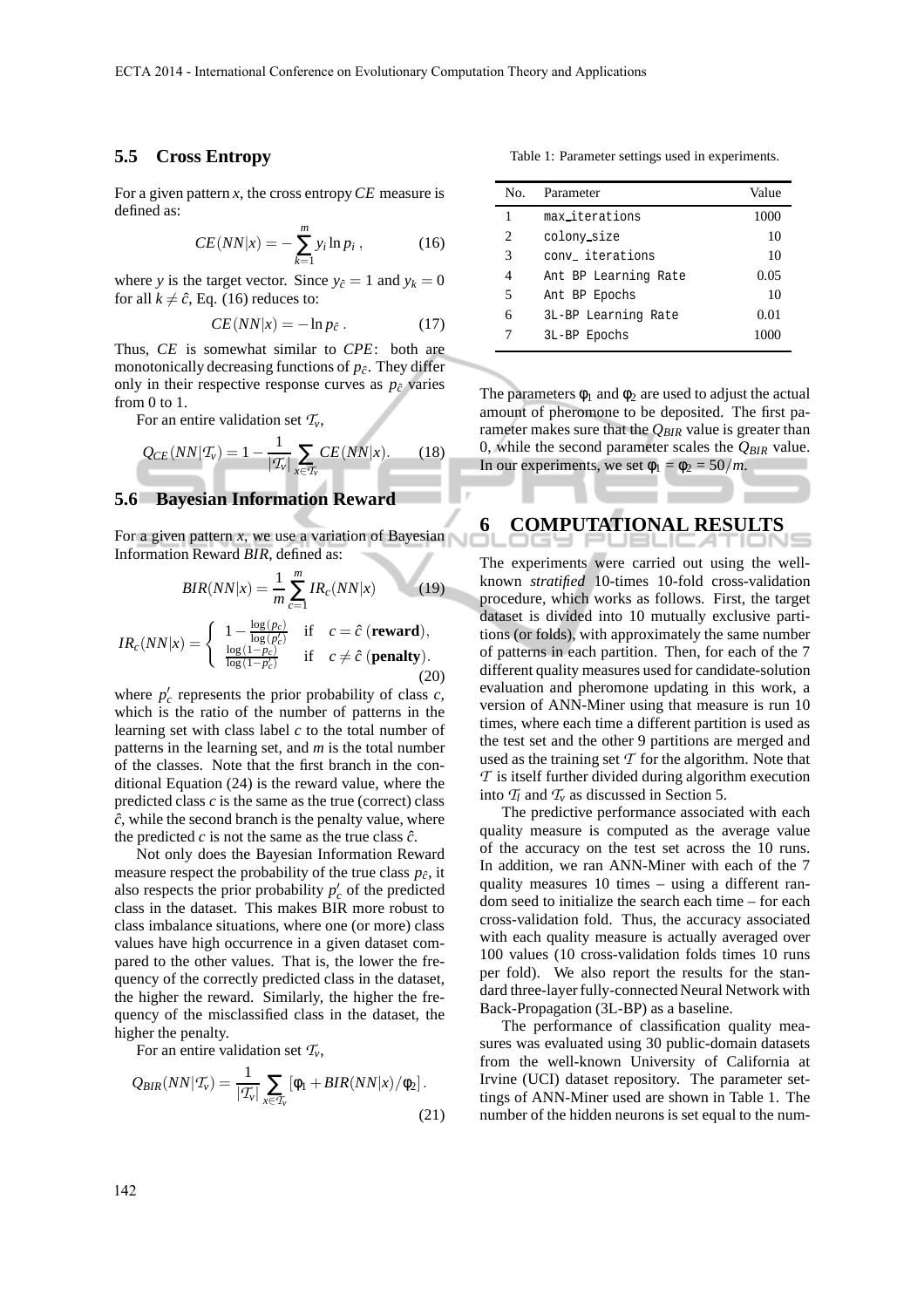| Dataset             | $3L-BP$ | ANN-Acc | ANN- $CPE2$ | $ANN-CPE$ | $ANN-CPEm$ | ANN- <i>QLF</i> | $ANN-CE$ | ANN-BIR |
|---------------------|---------|---------|-------------|-----------|------------|-----------------|----------|---------|
| balance             | 96.50   | 91.33   | 96.83       | 98.67     | 94.67      | 97.33           | 96.67    | 99.10   |
| breast-1            | 72.29   | 68.80   | 69.09       | 68.29     | 70.22      | 69.84           | 71.64    | 70.84   |
| breast-p            | 68.26   | 75.21   | 76.79       | 75.76     | 76.32      | 77.29           | 77.29    | 77.61   |
| breast-t            | 32.64   | 57.55   | 67.03       | 60.73     | 58.36      | 63.46           | 57.73    | 64.38   |
| breast-w            | 93.86   | 95.43   | 94.74       | 96.14     | 95.79      | 96.32           | 94.91    | 96.49   |
| car                 | 90.29   | 98.19   | 98.66       | 99.01     | 97.78      | 98.31           | 97.84    | 96.83   |
| credit-a            | 84.35   | 82.75   | 85.76       | 83.04     | 84.49      | 85.80           | 85.19    | 85.76   |
| credit-q            | 74.00   | 71.90   | 74.33       | 71.00     | 74.40      | 74.67           | 74.33    | 74.40   |
| ecoli               | 79.53   | 84.86   | 83.67       | 86.08     | 86.33      | 86.94           | 85.46    | 85.18   |
| glass               | 46.30   | 48.46   | 58.99       | 57.56     | 60.39      | 52.38           | 54.68    | 54.70   |
| hay                 | 60.01   | 75.45   | 74.26       | 77.67     | 76.43      | 77.60           | 71.26    | 77.87   |
| heart-c             | 57.46   | 55.43   | 58.43       | 55.47     | 56.46      | 58.41           | 58.08    | 57.19   |
| hepatitis           | 83.79   | 81.92   | 79.92       | 81.88     | 80.00      | 82.58           | 83.25    | 81.34   |
| horse               | 76.04   | 78.94   | 81.67       | 79.77     | 82.01      | 79.14           | 81.42    | 77.32   |
| ionosphere          | 89.67   | 93.38   | 92.53       | 93.40     | 91.10      | 91.68           | 91.08    | 93.54   |
| iris                | 87.28   | 90.67   | 93.95       | 92.57     | 94.62      | 95.28           | 93.95    | 92.54   |
| liver               | 57.40   | 64.08   | 67.49       | 64.07     | 64.38      | 64.86           | 64.98    | 67.31   |
| monks               | 54.25   | 42.20   | 77.36       | 77.70     | 70.80      | 69.63           | 67.33    | 71.36   |
| parkinsons          | 75.78   | 75.13   | 85.62       | 85.68     | 83.03      | 85.71           | 82.03    | 82.53   |
| pima                | 55.71   | 42.86   | 76.20       | 75.91     | 76.56      | 76.17           | 75.51    | 74.60   |
| pop                 | 81.11   | 81.85   | 52.68       | 50.54     | 68.21      | 68.39           | 65.71    | 56.15   |
| s-heart             | 94.16   | 92.74   | 83.71       | 81.85     | 83.70      | 83.33           | 84.07    | 81.90   |
| segmentation        | 70.56   | 93.16   | 93.84       | 93.21     | 93.16      | 92.66           | 93.68    | 94.35   |
| thyroid             | 86.10   | 89.78   | 90.37       | 88.85     | 89.80      | 89.78           | 87.99    | 92.30   |
| transfusion         | 70.56   | 72.60   | 74.76       | 73.66     | 72.75      | 74.45           | 72.58    | 75.67   |
| ttt                 | 76.63   | 98.00   | 98.31       | 98.00     | 98.21      | 98.84           | 95.26    | 98.36   |
| vehicle             | 64.90   | 60.90   | 75.00       | 72.69     | 71.63      | 71.98           | 72.11    | 71.27   |
| voting              | 93.89   | 94.90   | 94.12       | 94.86     | 92.91      | 94.59           | 94.52    | 94.75   |
| wine                | 94.41   | 94.38   | 95.52       | 93.86     | 94.38      | 96.04           | 94.97    | 94.44   |
| <b>ZOO</b>          | 81.25   | 97.50   | 96.50       | 96.07     | 96.07      | 94.64           | 96.07    | 96.75   |
| <b>Average Rank</b> | 6.5     | 5.7     | 3.5         | 4.6       | 4.4        | 3.3             | 4.6      | 3.5     |

Table 2: Predictive Accuracy Results.

ber of input attributes plus the number of class values (output units) for each dataset. Note that the learning rate and the number of epochs used in BP in each ant solution creation step (line 11, Algorithm 2) are indicated in parameters 4 and 5, respectively, while the learning rate and the number of epochs used in the BP post-processing step (line 19, Algorithm 1) are indicated in parameters 6 and 7, respectively.

Table 2 shows the average predictive accuracy results of the ANN-Miner algorithm with the 7 different classification quality functions, as well as the conventional BP algorithm, where the best result obtained for each algorithm is shown in boldface. The results reported are the average of the 100 runs of the stratified 10-times 10-fold cross-validation procedure. The last row of the table shows the average ranking of each algorithm. The average rank for a given algo-

Table 3: Results of Friedman statistical significance test with Holm *post hoc* test.

| Comparison                     | p           | Holm    |
|--------------------------------|-------------|---------|
| 3L-BP vs. ANN-OLF              | 5.5E-07     | 0.00179 |
| $3I$ -BP vs $ANN-RIR$          | $1.6E-06$   | 0.00185 |
| 3L-BP vs. $ANN-CPE2$           | 1 8E-06     | 0.00192 |
| ANN-Acc vs. ANN-OLF            | $2.3E - 04$ | 0.00200 |
| ANN-Acc vs. ANN-RIR            | 5 OE-04     | 0.00208 |
| ANN-Acc vs. ANN-CP $E^2$       | 5 6E-04     | 0.00217 |
| 3L-BP vs. $\triangle NN-CPE_m$ | $9.9E-04$   | 0.00227 |
| $3I$ -BP vs $ANN-CPE$          | 0.0020      | 0.00238 |
| $3I$ -RP vs $\quad$ ANN-CE     | 0.0024      | 0.00250 |
|                                |             |         |

rithm *g* is obtained by first computing the rank of *g* on each dataset individually, with a rank of 1 representing the best performance and a rank of 8 representing the worst performance. The individual ranks are then